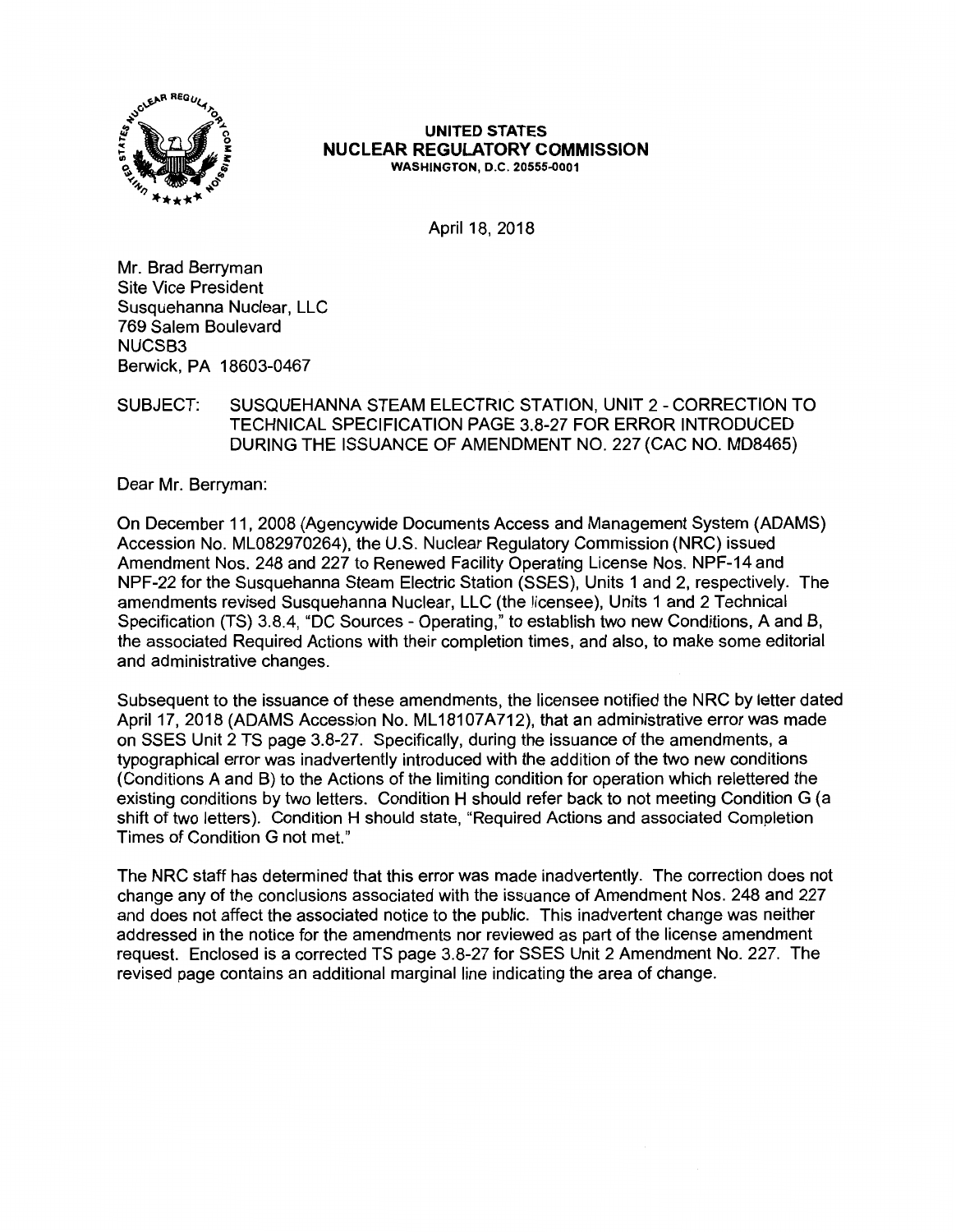If you have any questions regarding this matter, I may be reached at 301-415-1387 or by e-mail at Tanya.Hood@nrc.gov.

 $\overline{\phantom{a}}$ incerely,  $\sqrt{a^2 + b^2}$ I . I 1 JJ *a\_, t* / *iJ{i!r,J* 

Tanya E. Hood, Project Manager Plant Licensing Branch I Division of Operating Reactor Licensing Office of Nuclear Reactor Regulation

Docket No. 50-388

Enclosure: Corrected SSES Unit 2 TS page 3.8-27 for Amendment No. 227

cc: Listserv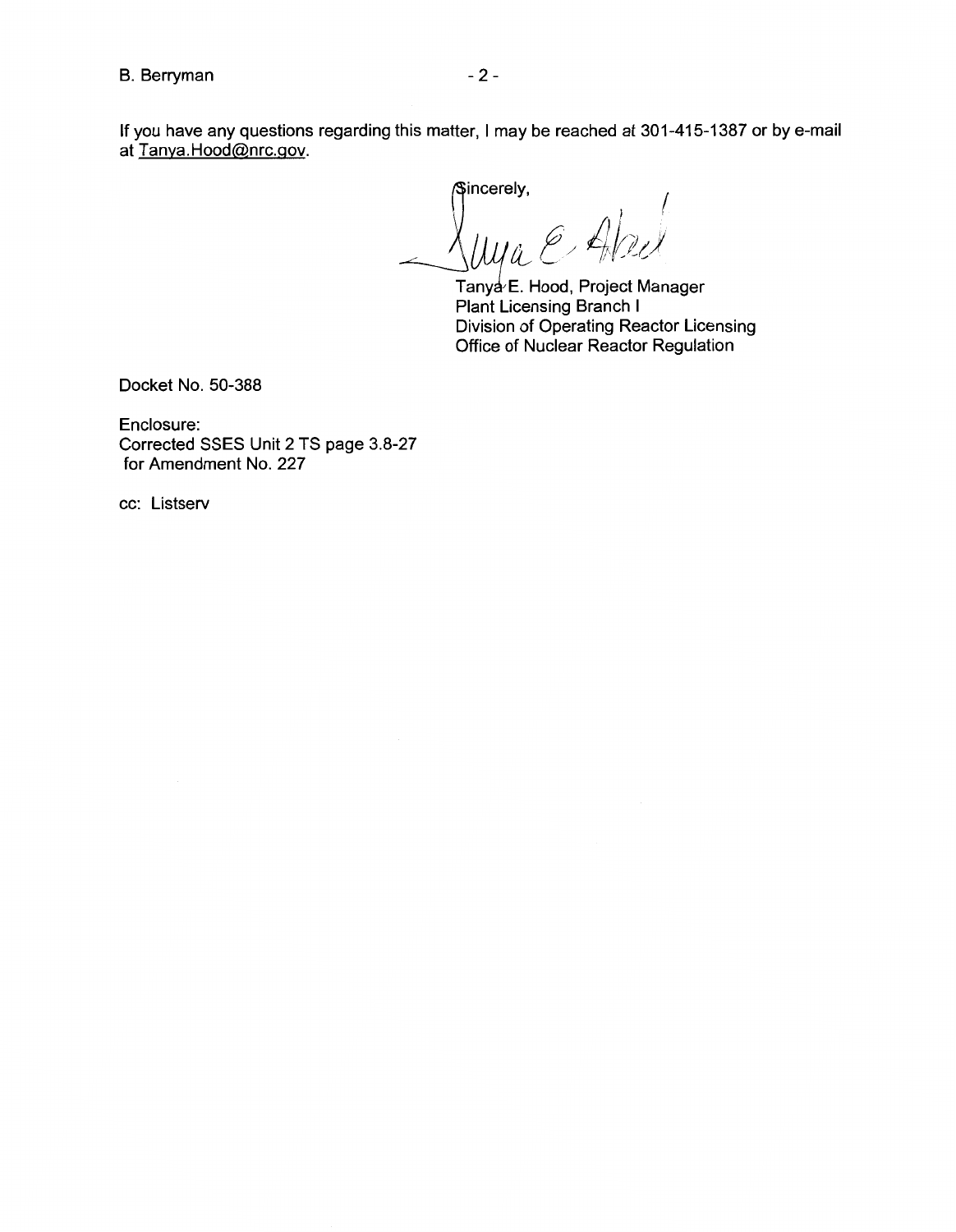# **ENCLOSURE**

Corrected TS page 3.8-27 for Amendment No. 227 issued December 11, 2008

Susquehanna Steam Electric Station, Unit 2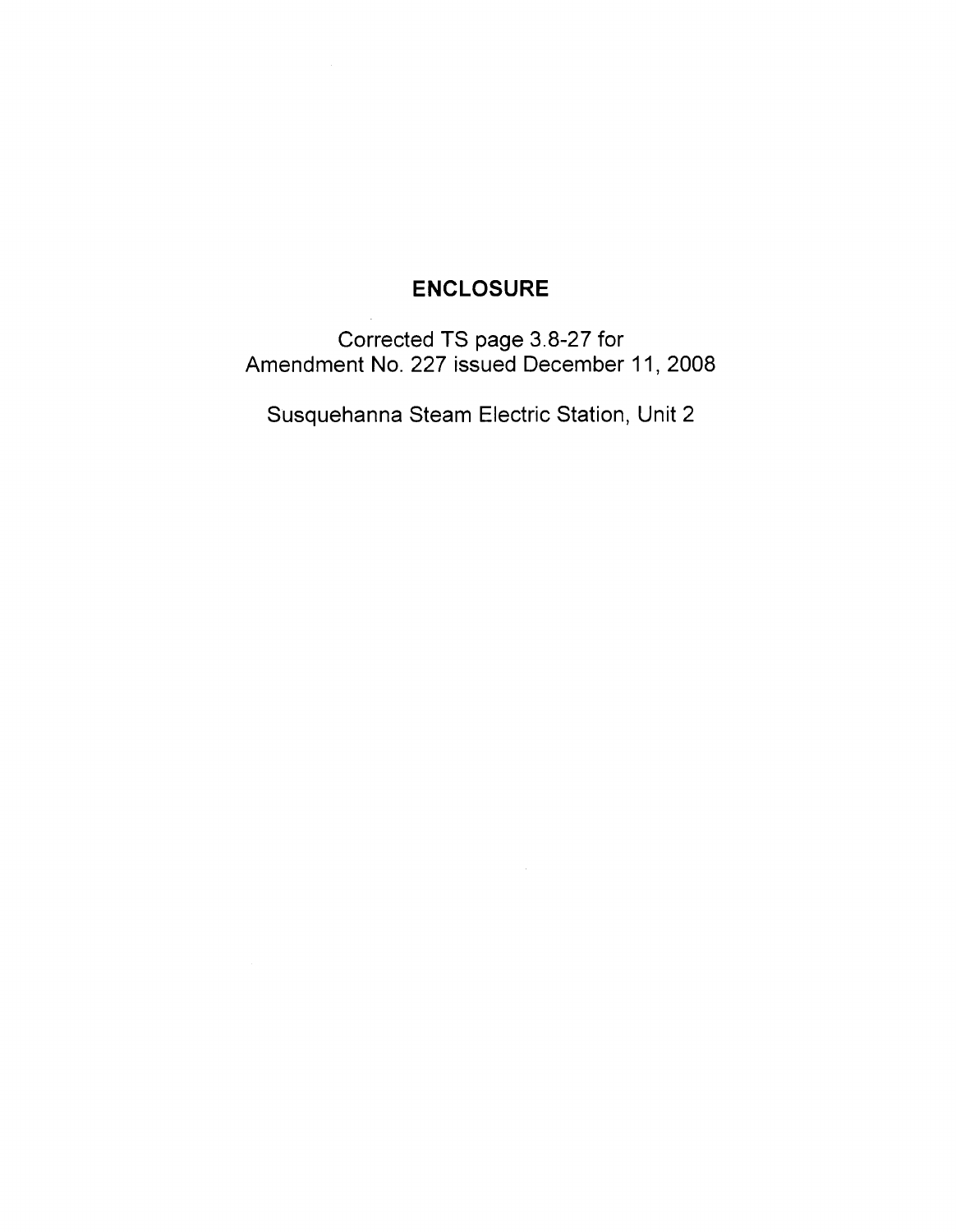ACTIONS (continued)

 $\sim$ 

| <b>CONDITION</b> |                                                                                                                                   | <b>REQUIRED ACTION</b> |                                                                                                                | <b>COMPLETION TIME</b>                                                                    |  |
|------------------|-----------------------------------------------------------------------------------------------------------------------------------|------------------------|----------------------------------------------------------------------------------------------------------------|-------------------------------------------------------------------------------------------|--|
| Е.               | Diesel Generator E DC<br>electrical power<br>subsystem inoperable,<br>when not aligned to the<br>Class 1E distribution<br>system. | E.1                    | Verify that all ESW<br>valves associated with<br>Diesel Generator E are<br>closed.                             | 2 hours                                                                                   |  |
| F.               | Diesel Generator E DC<br>electrical power<br>subsystem inoperable,<br>when aligned to the<br>Class 1E distribution<br>system.     | F.1                    | <b>Declare Diesel</b><br>Generator E inoperable.                                                               | 2 hours                                                                                   |  |
| G.               | One or more Unit 1 DC<br>electrical power<br>subsystem(s)<br>inoperable.                                                          | G.1<br>AND             | Transfer associated<br>Unit 1 and common<br>loads to corresponding<br>Unit 2 DC electrical<br>power subsystem. | 2 hours                                                                                   |  |
|                  |                                                                                                                                   | G.2                    | Restore Unit 1 and<br>common loads to<br>corresponding Unit 1<br>DC electrical power<br>subsystem.             | 72 hours after Unit 1 DC<br>electrical power subsystem is<br>restored to OPERABLE status. |  |
| Η.               | Required Actions and<br>associated Completion<br>Times of Condition G not<br>met.                                                 | H.1                    | Declare associated<br>common loads<br>inoperable.                                                              | Immediately                                                                               |  |

**SUSQUEHANNA** - **UNIT 2**  TS/ 3.8-27

 $\ddot{\phantom{1}}$ 

 $\bar{z}$